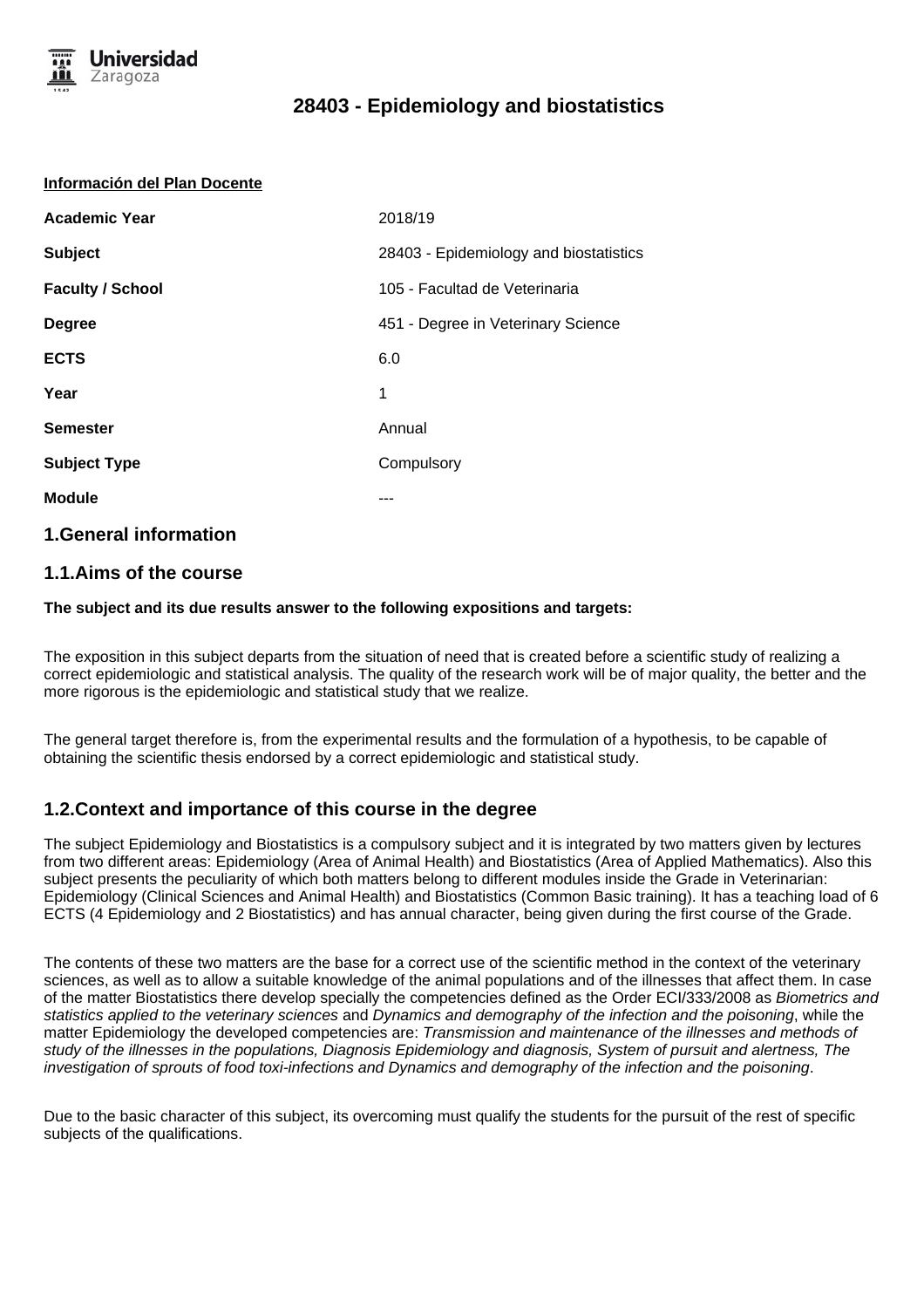

#### **1.3.Recommendations to take this course**

It is advisable to have studied subjects of Mathematics and Statistics in the courses before to the revenue in the Grade, as well as to have a few basic computer skills.

#### **2.Learning goals**

#### **2.1.Competences**

**On having overcome the subject, the student will be more competent for ...**

1. To make use of a scientific reasoning, with critical character, in the analysis, synthesis and evaluation of epidemiologic models and real statisticians.

2. To apply the knowledge acquired to the analysis and search of the model that better represents a set of experimental information, and to confirm properly the above mentioned solutions.

3. To use the computer applications relative to the ambience of study.

- 4. To use Internet as an information source, as well as mass communication media.
- 5. To dominate the aspects of the communication, both oral and written.

6. To show capacity of organization and autonomous planning of the work.

7. To apply appropriately the probability distributions to the different situations observed in Veterinary Sciences.

8. To understand the mechanisms of transmission and maintenance of the illness / infection in the animal populations.

9. To design, to realize and to analyze epidemiologic studies, including sampling, measurement of illness and detection of factors of risk.

#### **2.2.Learning goals**

#### **The student, to overcome this subject, will have to demonstrate in the ambience of the matter of Biostatistics that**

- 1. It is capable of describing as per statistics a set of experimental information.
- 2. It is capable of recognizing the most habitual probability distributions in biomedical sciences.
- 3. It is capable of identifying the model probabilístico that better fits to a set of experimental information.
- 4. It is capable of extracting conclusions on the statistical parameters of a population from a sample.
- 5. It is capable of analyzing possible retrogression models between two quantitative variables.
- 6. It is capable of using computer hardware to solve the problems that arise in the previous paragraphs.

#### **The student, to overcome this subject, will have to demonstrate in the ambience of the matter of Epidemiology**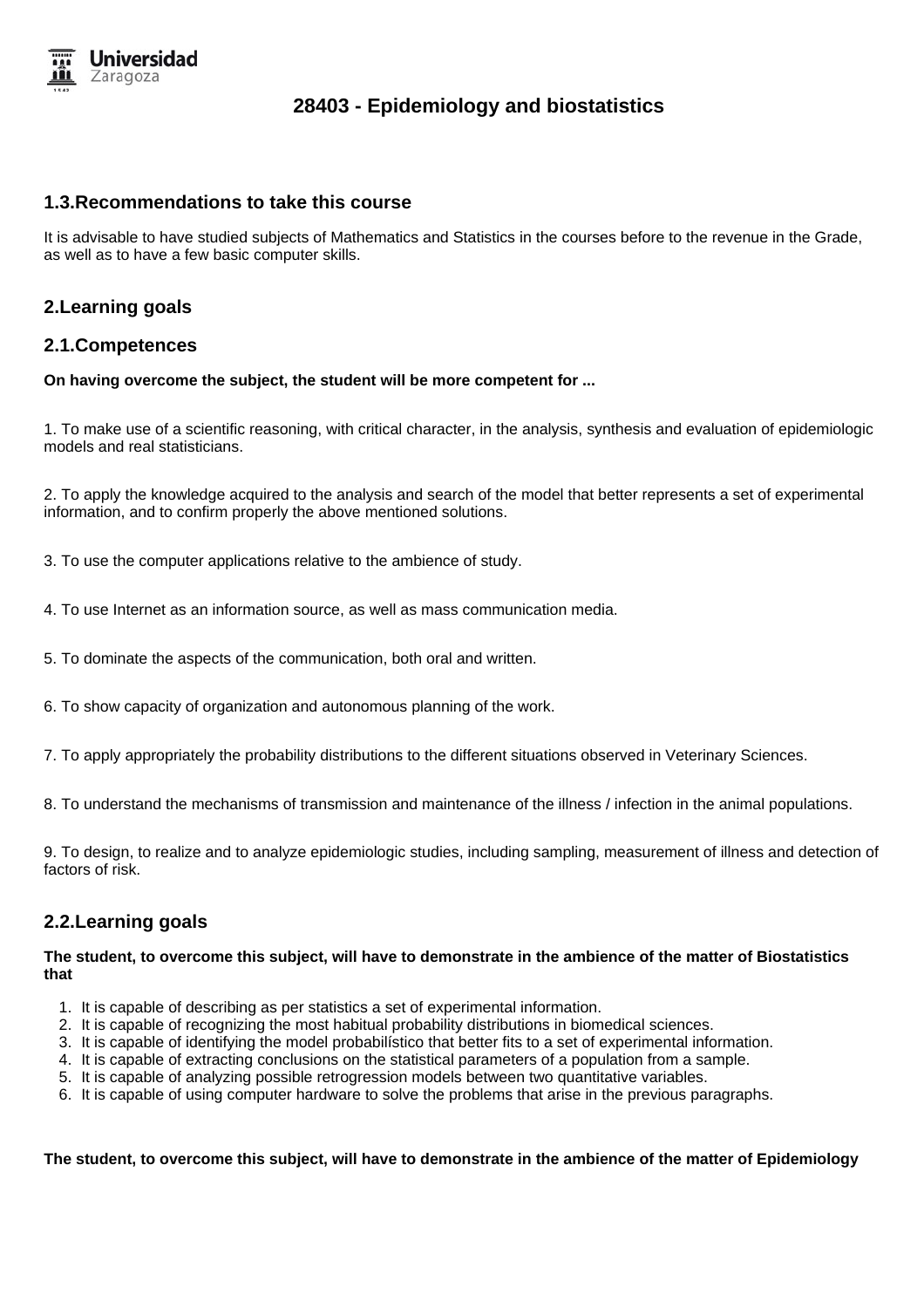

#### **that**

1. It comprises the basic elements of the qualitative epidemiology and the relations between pathogenic, host, ambience and illness

2. It is capable of interpreting appropriately the results of a diagnostic test in reliability terms.

3. It is capable of designing and of realizing a capture of samples adapted to the target of the raised study

4. It is capable of characterizing the sanitary state of a population

5. It is capable of identifying and of considering the possible factors of risk that determine the sanitary state of an individual of a population.

6. It comprises the factors that they affect to the decision making and it is capable of taking decisions of rational and objective form.

#### **2.3.Importance of learning goals**

These learning results are fundamental to qualify the students of a solid base that allows them to confront in the best conditions the most specific rest of modules of character of the qualifications, and this way to shape successfully its professional profile.

Also, with the works in the practice rooms there is encouraged the strengthening of the generic or transverse competences that they contribute to its integral formation like postgraduates, especially the work in team and the use of computer hardware.

### **3.Assessment (1st and 2nd call)**

#### **3.1.Assessment tasks (description of tasks, marking system and assessment criteria)**

#### **The student will have to demonstrate that it has reached the results of learning foreseen by means of the following activities of evaluation**

1) Evaluation of theoretical knowledge and its application to a real context: It is based on the resolution of different activities on the teaching platform of the subject (multiple answers, mails, problems...) with documentary support and of progressive form. First of all there includes activities "key" not evaluable whose correct resolution is necessary to keep on gaining access to the activities (included theoretical cards). The activities evaluables are specific for every student and they are distributed in 20 topics with different individual weighting as its relevancy (to see **Annex I**) whose entire sum is proportional to the number of ECTS of every matter, so that in the final qualification the Biostatistics activities are 10% of the final qualification and the Epidemiology activities are 20% of the final qualification.

2) Evaluation of the problem solving in the practical meetings: Since in the previous case it is a question of specific problems for every student whose access can depend on the previous and obligatory resolution of activities "key". They are distributed in 10 practices with different individual weighting as its relevancy (to see **Annex II**) whose entire sum is proportional to the number of ECTS of every matter, so that in the final qualification the Biostatistics activities are 6,7% of the final qualification and the Epidemiology activities are 13,3% of the final qualification.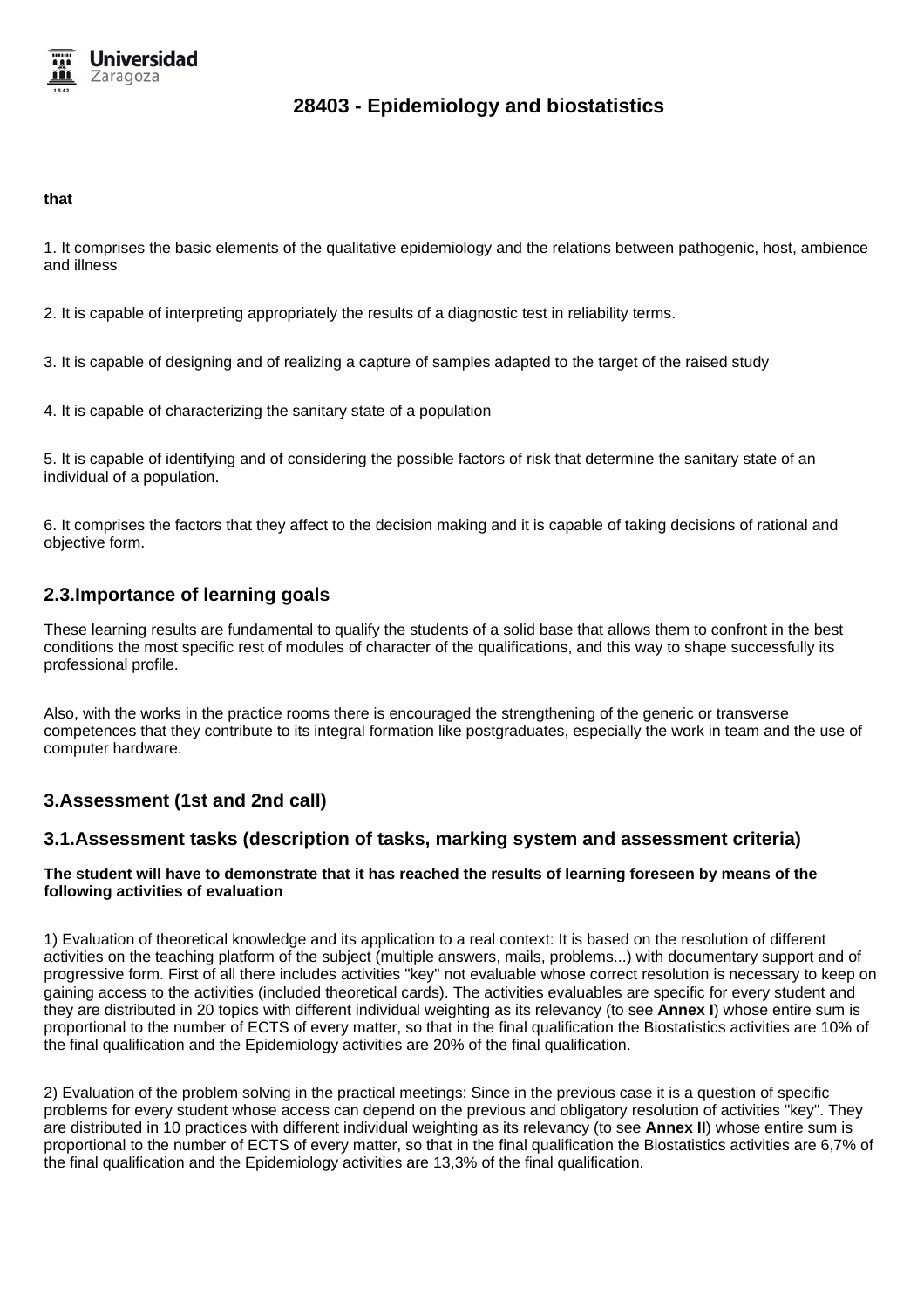

3) Epidemiologic study: It is a question of a study based on the securing of samples of a (virtual) porcine development that provides information of quantitative and qualitative variables that will be analyzed of form integrated from the epidemiologic and biostatistical point of view applying the methods and skills learned previously. This activity is realized in the second half of the second semester with the support of two practical meetings attend them and he supposes 20% of the final qualification being necessary to obtain 50% of the maximum qualification (5 on 10) so that the continued evaluation is valid.

4) Written tests: Two partial examinations will be carried out corresponding to each matter. The first partial examination corresponds with subjects of Biostatistics and it have 10 questions of multiple choice and one question of development, and total score is 16.7% of final qualification. The second partial examination corresponds with subjects of Biostatistics and it have 20 questions of multiple choice and four questions of development, and total score is 33.37% of final qualification.

For questions of multiple choice penalize the incorrect answers with 1 divided one by the number of incorrect options. It will be necessary to obtain at least 50% of the maximum qualification in every examination. The questions of development evaluate the aptitude to solve problems of reasoned form and to apply appropriately the basic theoretical concepts to the context of the raised problems.

5) Also there will be valued the participation in different voluntary activities that will be realized along course, so much of form presencial as not presencial: cumplimentación of the self-assessment activities before the teaching of the corresponding theoretical class, collaboration in activities in theoretical classes, assistance to voluntary seminars... According to the programmed activities every course, this punctuation increase will suppose an additional maximum of 10% to the final note.

Scores corresponding to activities 1, 2 and 3 will be kept for next courses.

In order to sum the raised continued evaluation up the following table is included:

| <b>Activity</b>                                                                    | <b>Matter</b> | Weighting |       |
|------------------------------------------------------------------------------------|---------------|-----------|-------|
| 1. Evaluation of theoretical<br>knowledge and its<br>application to a real context | Epi           | 14.6%     | 21.8% |
|                                                                                    | <b>BS</b>     | 7.2%      |       |
| 2. Evaluation of the<br>problem solving in the<br>practical meetings               | Epi           | 8.4%      | 13.2% |
|                                                                                    | <b>BS</b>     | 4.8%      |       |
| 3. Epidemiologic study                                                             |               | 15.0%     | 15.0% |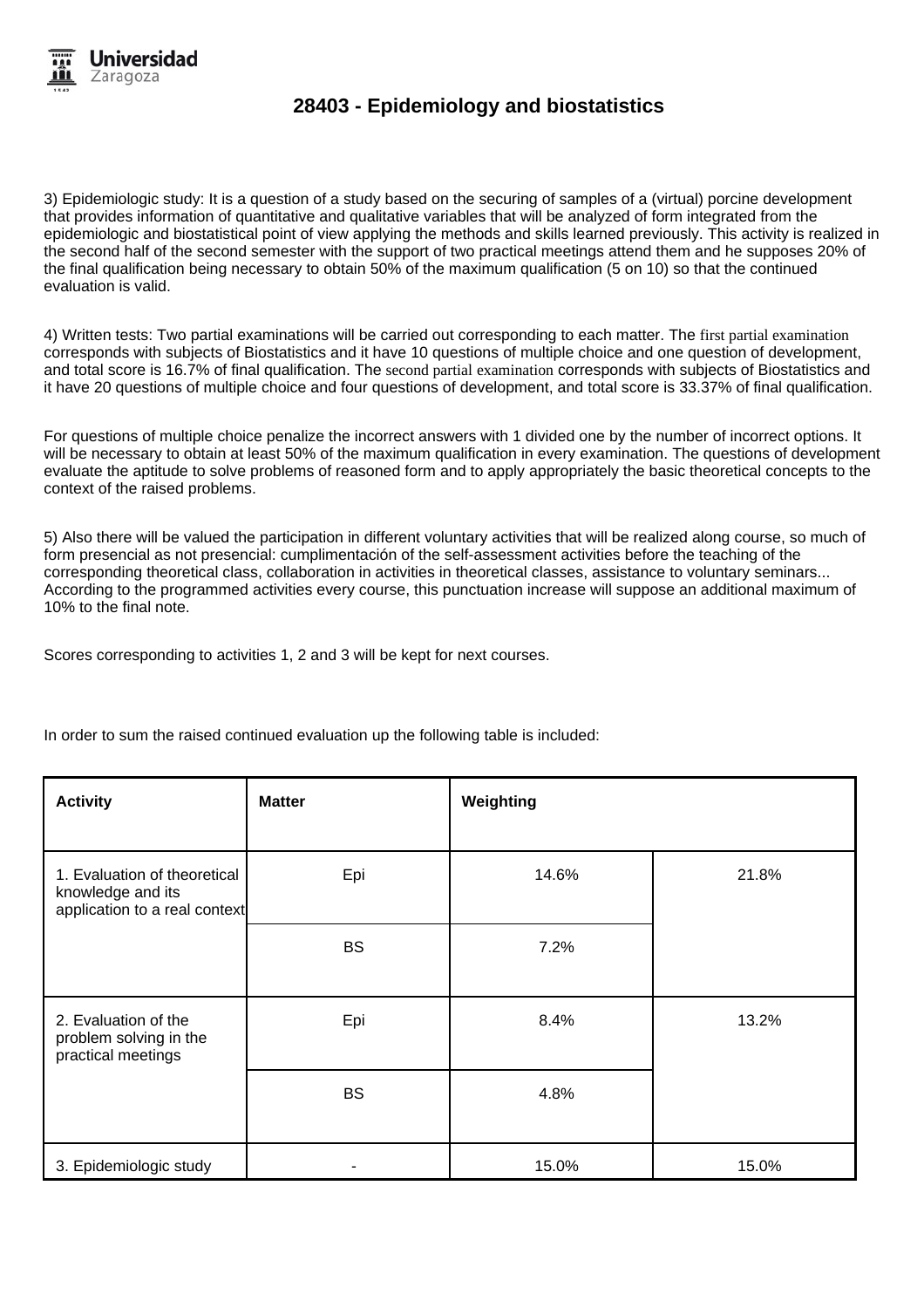

| 4. Written test         | Epi       | 33.3%*    | 50.0%     |
|-------------------------|-----------|-----------|-----------|
|                         | <b>BS</b> | 16.7%*    |           |
| 5. Voluntary activities |           | $5.0\%**$ | $5.0\%**$ |
| <b>Total</b>            |           | 100%      | 100%      |

\* It is necessary to obtain 45% of the maximum punctuation

\*\* It is a question of the maximum additional punctuation for participation in voluntary activities.

#### **Criteria for evaluation and levels of demand**

First of all it is necessary to bear in mind that the subject is divided in two matters of knowledge (Epidemiology and Biostatistics), which as we will see have its coordinated and integrated learning activities. Nevertheless on having talked each other of matters belonging to different modules, it is necessary to guarantee that the evaluation is established so that they go to need a few minimums in every matter.

The result of the global sum of the qualifications of activities of evaluation will have to be equal or superior to 5, but also, as it has been indicated in the previous paragraph, in the written test of both matters should have to obtain a minimal punctuation of 45% of the maximum possible qualification in order to average with rest of the activities.

#### **Qualifications system:**

0-4,9: Failure (SS).

5,0-6,9: Pass (AP).

7,0-8,9: Notable (NT).

9,0-10: Understudy (SB).

The qualifications system will express itself by means of numerical qualification in accordance with the established in the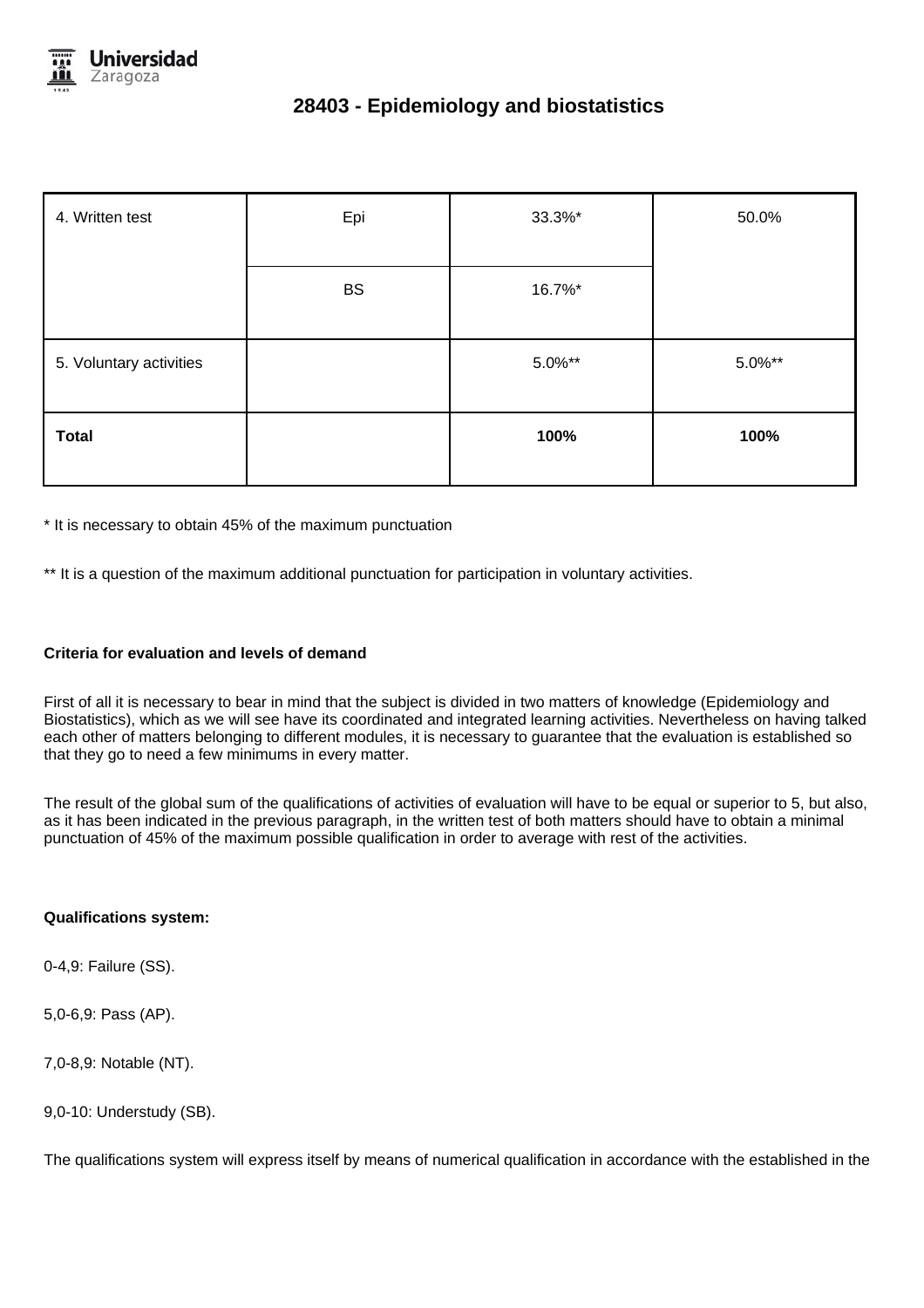

article 5 of the Royal Decree 1125/2003 of September 5 (BOE September 18), by which there is established the European system of credits and the system of qualifications in the university qualifications of official character and validity in the whole national territory.

#### **Annex I: Distribution of theoretical topics for matter and relative weighting**

| Order            | <b>Subject</b>                                 | Weighting |  |
|------------------|------------------------------------------------|-----------|--|
| Epi1             | Type of variables and scales of<br>measurement | 0,53%     |  |
| Epi2             | Introduction to the Epidemiology               | 1,05%     |  |
| Epi3             | Evaluation of diagnostic tests                 | 1,58%     |  |
| Epi4             | Sampling                                       | 1,58%     |  |
| Epi <sub>5</sub> | Qualitative Epidemiology                       | 3,05%     |  |
| Epi6             | Causality                                      | 0,53%     |  |
| Epi7             | Epidemiologic survey                           | 1,05%     |  |
| Epi8             | Design of epidemiologic studies                | 1,05%     |  |
| Epi9             | Study observacionales transverse               | 1,05%     |  |
| Epi10            | Study observacionales longitudinal             | 1,05%     |  |
| Epi11            | Estimation of the risk                         | 1,05%     |  |
| Epi12            | Decision theory                                | 1,05%     |  |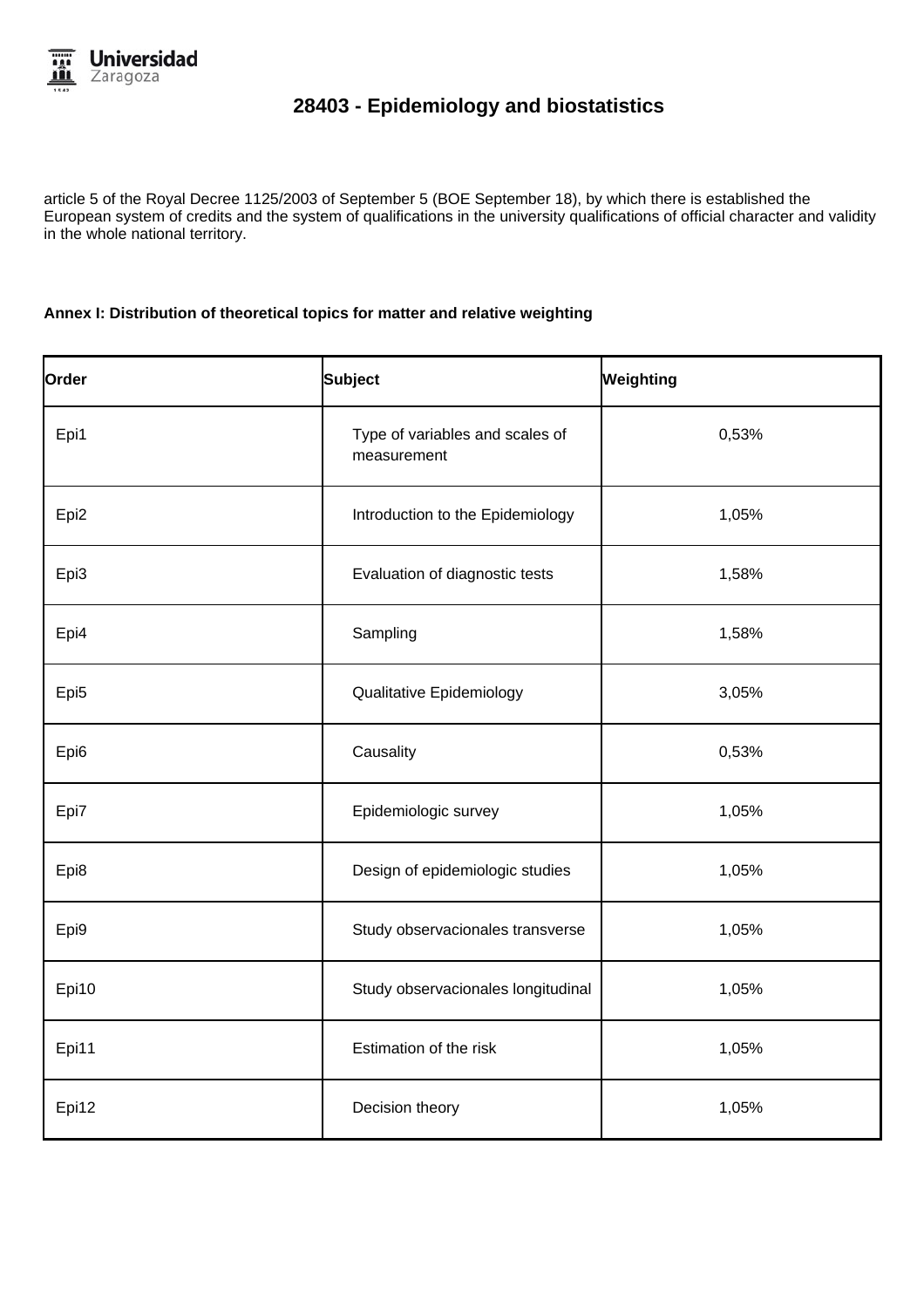

| BS1             | <b>Probability Distributions</b>                                         | 1,20% |
|-----------------|--------------------------------------------------------------------------|-------|
| BS <sub>2</sub> | <b>Conditional Probability</b>                                           | 0,60% |
| BS3             | Frequencies                                                              | 0,60% |
| BS4             | <b>Descriptive Statistics</b>                                            | 0,60% |
| BS <sub>5</sub> | Statistical inference I: confidence<br>intervals                         | 0,60% |
| BS <sub>6</sub> | Statistical inference II: hypothesis<br>contrast                         | 1,20% |
| BS7             | Statistical inference III: selection of<br>tests of statistical contrast | 0,60% |
| BS <sub>8</sub> | Models of interrelation and<br>retrogression                             | 0,60% |
| BS_prob         | Problems of probability                                                  | 0,60% |
| BS_inf          | Problems of statistical inference                                        | 0,60% |

### **Annex II: Distribution of practical meetings for matter and relative weighting**

| <b>Practice</b>                     | Weighting |
|-------------------------------------|-----------|
| Epi1: Diagnostic tests              | 1,58%     |
| Epi2: Calculation of size of sample | 1,58%     |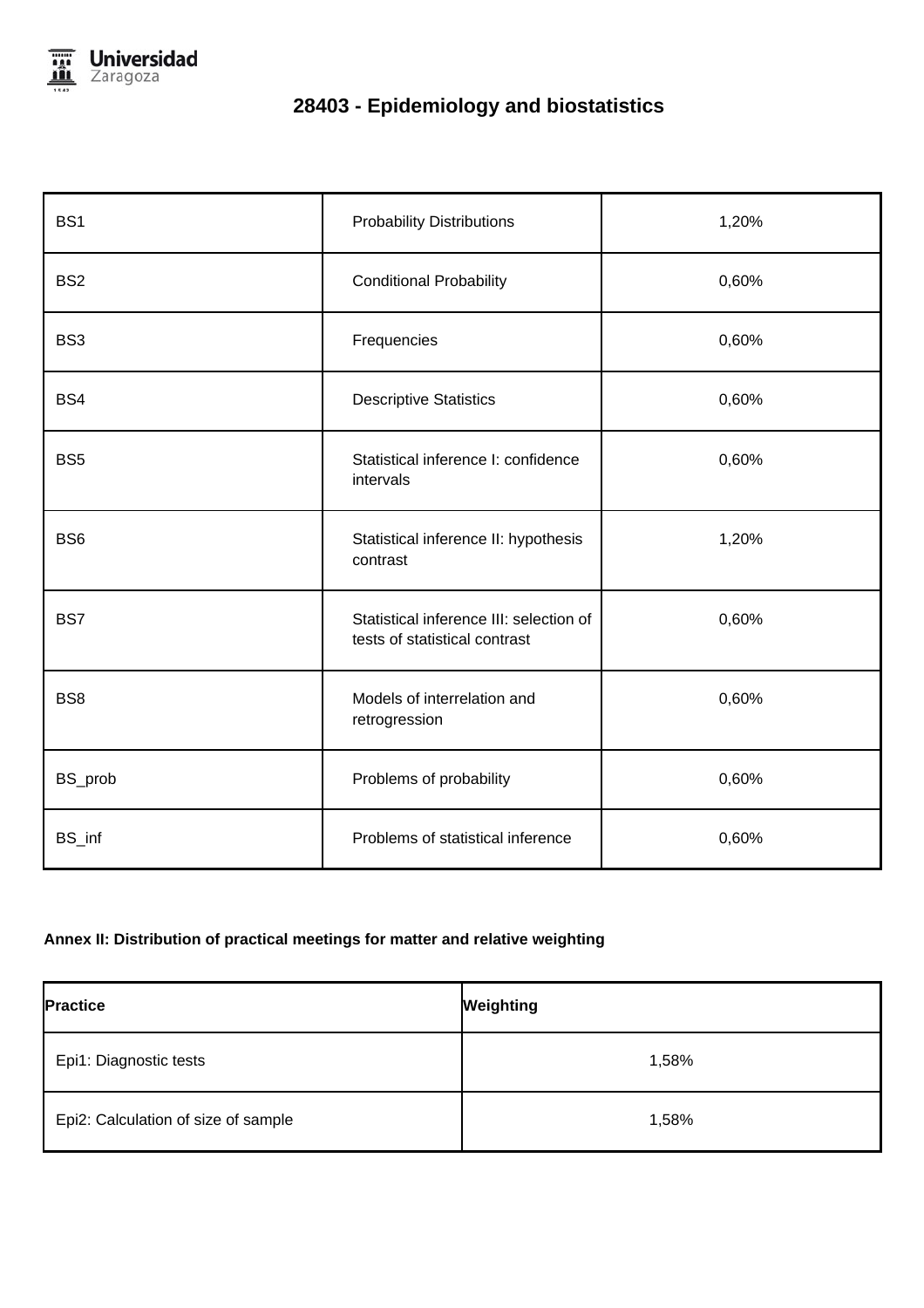

| Epi3: Stratified results                                    | 1,05% |
|-------------------------------------------------------------|-------|
| Epi4: Transverse illness measurements                       | 1,05% |
| Epi5: Longitudinal illness measurements                     | 1,58% |
| Epi6: Estimation of the risk                                | 1,58% |
| BS1: Probability distributions                              | 1,20% |
| <b>BS2: Descriptive statistics</b>                          | 1,20% |
| BS3: Introduction to the Statistical inference              | 1,20% |
| BS4: Interrelation analysis. Simple Linear<br>retrogression | 1,20% |

| <b>Matter</b>        | <b>Theory</b> | <b>Practice</b> | <b>Total</b> |
|----------------------|---------------|-----------------|--------------|
| Epidemiology         | 14,6%         | 8,4%            | 23,0%        |
| <b>Biostatistics</b> | 7,2%          | 4,8%            | 12,0%        |
| <b>Total</b>         | 21,8%         | 13,2%           | 35,0%        |

## **4.Methodology, learning tasks, syllabus and resources**

#### **4.1.Methodological overview**

#### **The learning process that has been designed for this subject is based in**

The subject is structured in two matters blocks: Epidemiology, and Biostatistics. The lectures (teaching method) comprise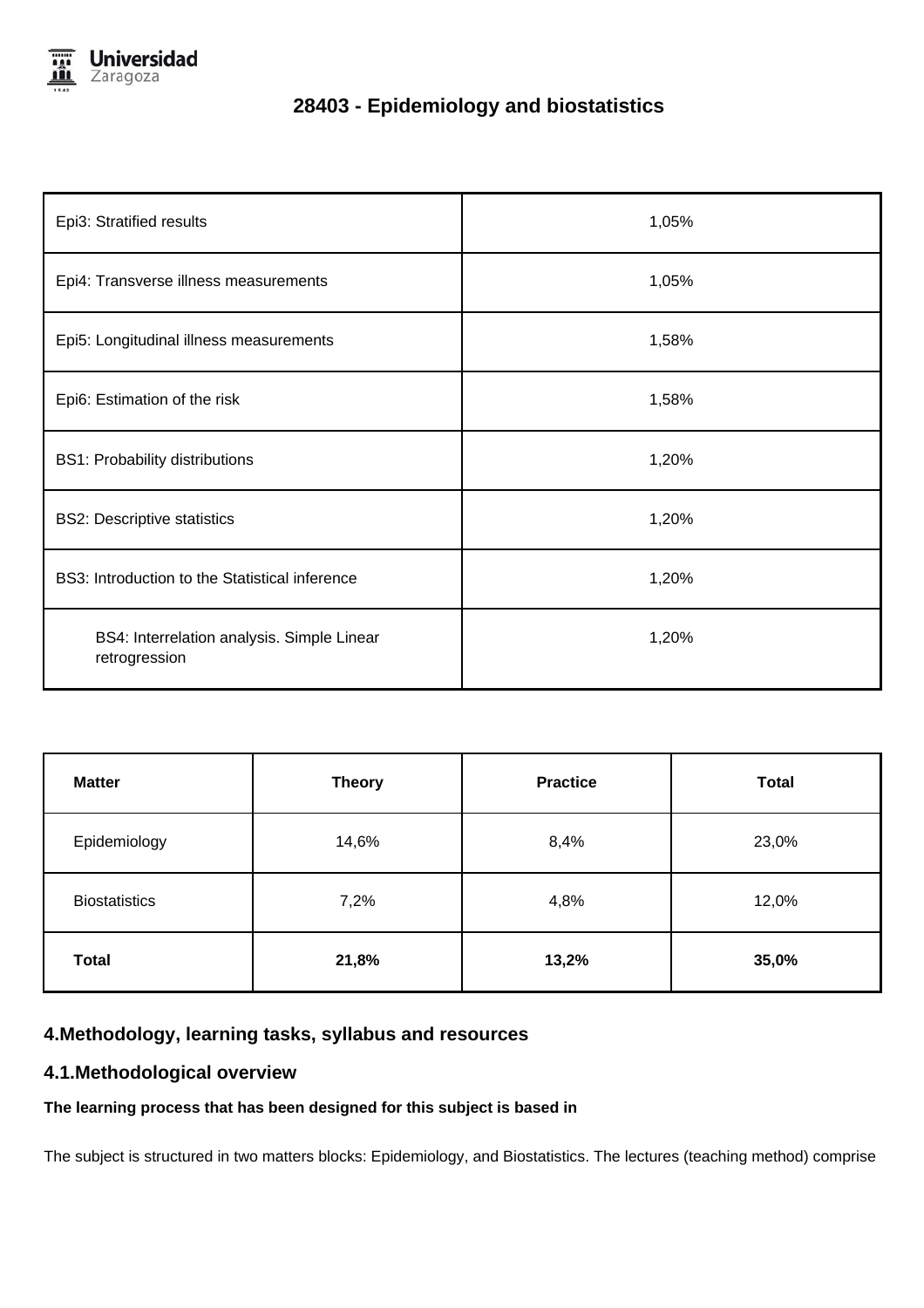

24 h of Epidemiology and 12 h of Biostatistics. The practical classes, which are given in meetings in computer classroom, comprise 12 h of Epidemiology; and 8 hours of Biostatistics.

For the lectures (teaching method), the pupils have previous access, across the teaching platform corresponding to the lesson that goes to work. So that it is important that they take the lesson read to assimilate better the class. The practical meetings will be carried out in classroom of computer science. The student must realize the steps following a script that will provide him to itself for every practice. Previously, the teacher has explained with an example each of the above mentioned steps.

#### **4.2.Learning tasks**

**The program that offers itself the student to help him to achieve the due results comprises the following activities** (the topics of both matters will be alternated to favor the knowledge integration).

THEORETICAL TOPICS OF EPIDEMIOLOGY

Topic Epi1: Types of variables and scales of measurement

Descriptors: Numerical and qualitative variables. Discreet and Continuous. Suitable measurements.

Competencies: To be able to recognize the basic types of variables in a set of experimental information, as well as its possible measurement scales.

Activities education - learning:

- Lectures (teaching method): 1 h

- I work on the part of the student: reading and comprehension of the theory, and achievement of the exercises, 1,5 h

Topic Epi2: Introduction to the Epidemiology

Descriptors: Historical precedents of the Epidemiology. Definition of Epidemiology. Uses of the Epidemiology. Differences between clinical medicine and epidemiology. Types of epidemiology. Examples of illnesses.

Competencies: To place to the Epidemiology in the frame of its historical evolution. To understand the Epidemiology concept. To know the targets of the Epidemiology. To be able to apply the epidemiologic method. To differ between Clinical medicine and Epidemiology.

Activities education - learning: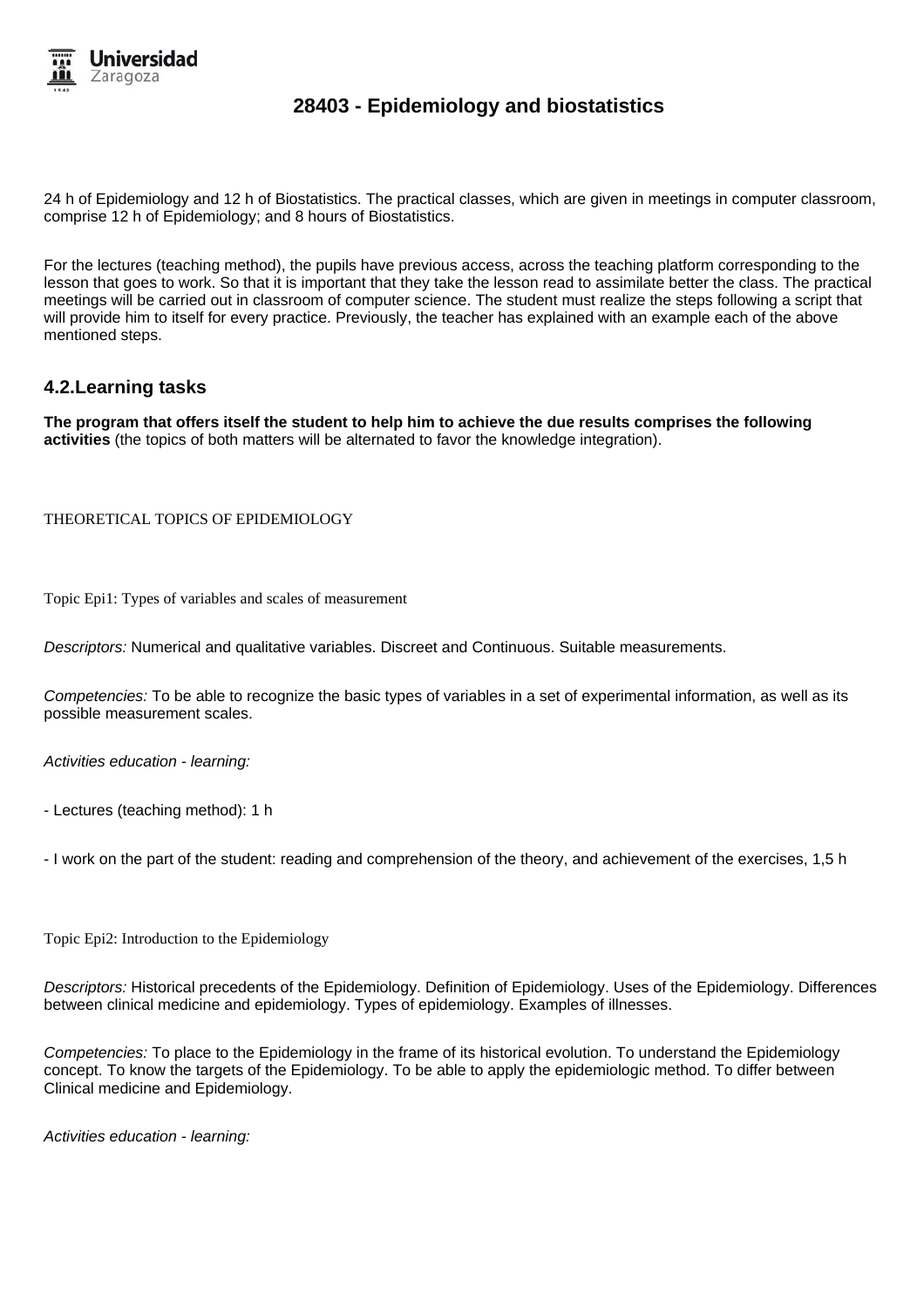

- Lectures (teaching method): 2 h

- I work on the part of the student: reading and comprehension of the theory, and achievement of the exercises, 3 h

Topic Epi3: Evaluation of diagnostic tests

Descriptors: Evaluation of diagnostic tests: sensitivity, specificity and predictive values . Criteria of selection of diagnostic tests. Combination of diagnostic tests. Optimization of a diagnostic test. Congruity of two diagnostic tests (kappa).

Competencies: To be capable of evaluating the quality of a diagnostic test. To have objective criteria to select the diagnosis most adapted to every situation. To be capable of modifying the quality of a diagnostic test. To be capable of comparing two diagnostic tests.

Activities education - learning:

- Lectures (teaching method): 3 h

- I work on the part of the student: reading and comprehension of the theory, and achievement of the exercises, 4,5 h

Topic Epi4: Sampling

Descriptors: Basic sampling concepts. Typical of the sample. Factors to be considered: method of sampling and size of sample. Types of errors (systematical and random). Mechanisms of production of slants and errors. Sampling methods: probabilísticos and not probabilísticos. Factors that influence the sample size. Adjustments of the size of the sample. Calculation of size of sample (to detect illness, to estimate average, to estimate percentage and differences between percentages).

Competencies: To know the theoretical essentials of the sampling. To be capable of selecting the most suitable sampling method. To be capable of applying the formulae of calculation of size of sample.

Activities education - learning:

- Lectures (teaching method): 3 h

- I work on the part of the student: reading and comprehension of the theory, and achievement of the exercises, 4,5 h

Topic Epi5: Elements of Qualitative Epidemiology

Descriptors: Temporary evolution of the illness in an individual (period of latency, period of prepatency and incubation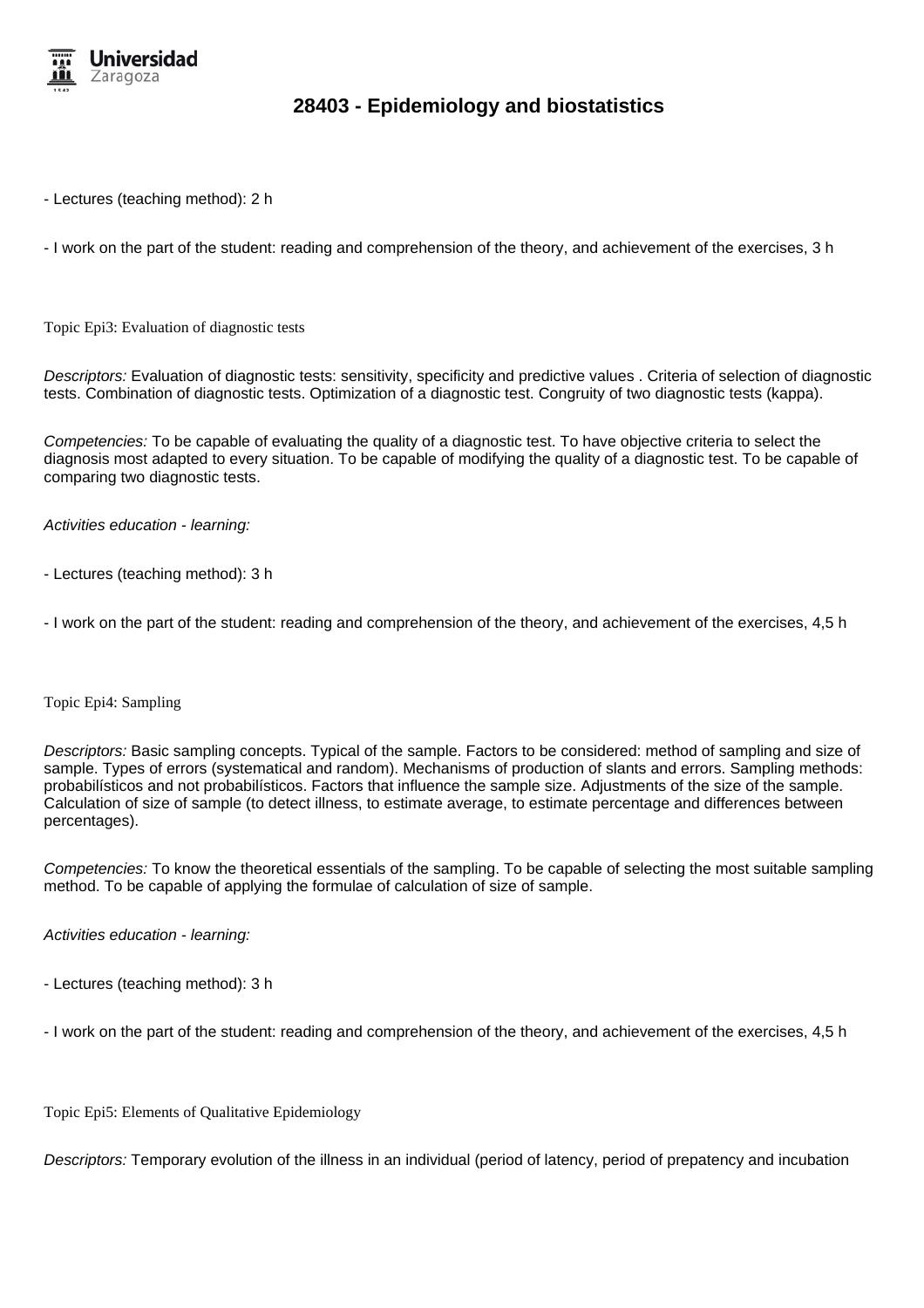

period). Evolution of the illness in a population (epidemic curves, Kendal's strip of wood, Law of Charles-Nicole, presentation space - storm of the illness and Epidemic Index). Determinants of illness (agent, host and ambient). Transmission of the illness (infection sources, transmission mechanisms, transmission routes and strategies of maintenance of the infection).

Competencies: To distinguish between the different forms of temporary evolution of the illness. To be capable of integrating all the illness determinants in the context of an epidemiologic triad. To know how it is transmitted and maintains an illness in a population.

Activities education - learning:

- Lectures (teaching method): 2 h

- I work on the part of the student: reading and comprehension of the theory, and achievement of the exercises, 3 h

Topic Epi6: Causality

Descriptors: Introduction: Snieszko scheme. Causal reasoning. Causality criteria: (Cánones of Mill, Postulated of Henle-Koch, Postulated of Hill ...). Causal models (unicausal determinist, simple multicasual determinist, advanced multicasual determinist and probabilistic).

Competencies: To understand the evolution of the concept of causality. To be capable of realizing a causal reasoning. To understand the Henle-Koch postulates and to justify its limitations. To understand the postulates of Evans and other causality criteria. To differ between the different causal models.

Activities education - learning:

- Lectures (teaching method): 1 h

- I work on the part of the student: reading and comprehension of the theory, and achievement of the exercises, 1,5 h

Topic Epi7: Epidemiologic surveys

Descriptors: Definition of epidemiologic survey. Forms design (questions, answers, order, format...). Databases creation. Cumplimentación of surveys (method of collection of information, optimization of the valuation of answer, achievement of pilot survey, configuration of the team of work and cross-check and treatment of the information). Ethical considerations.

Competencies: To be capable of selecting the necessary information in an epidemiologic study. To be capable of discriminating between types of variables. To be capable of designing actively a questionnaire. To be able to gather information adapted for an epidemiologic investigation by means of surveys.

Activities education - learning: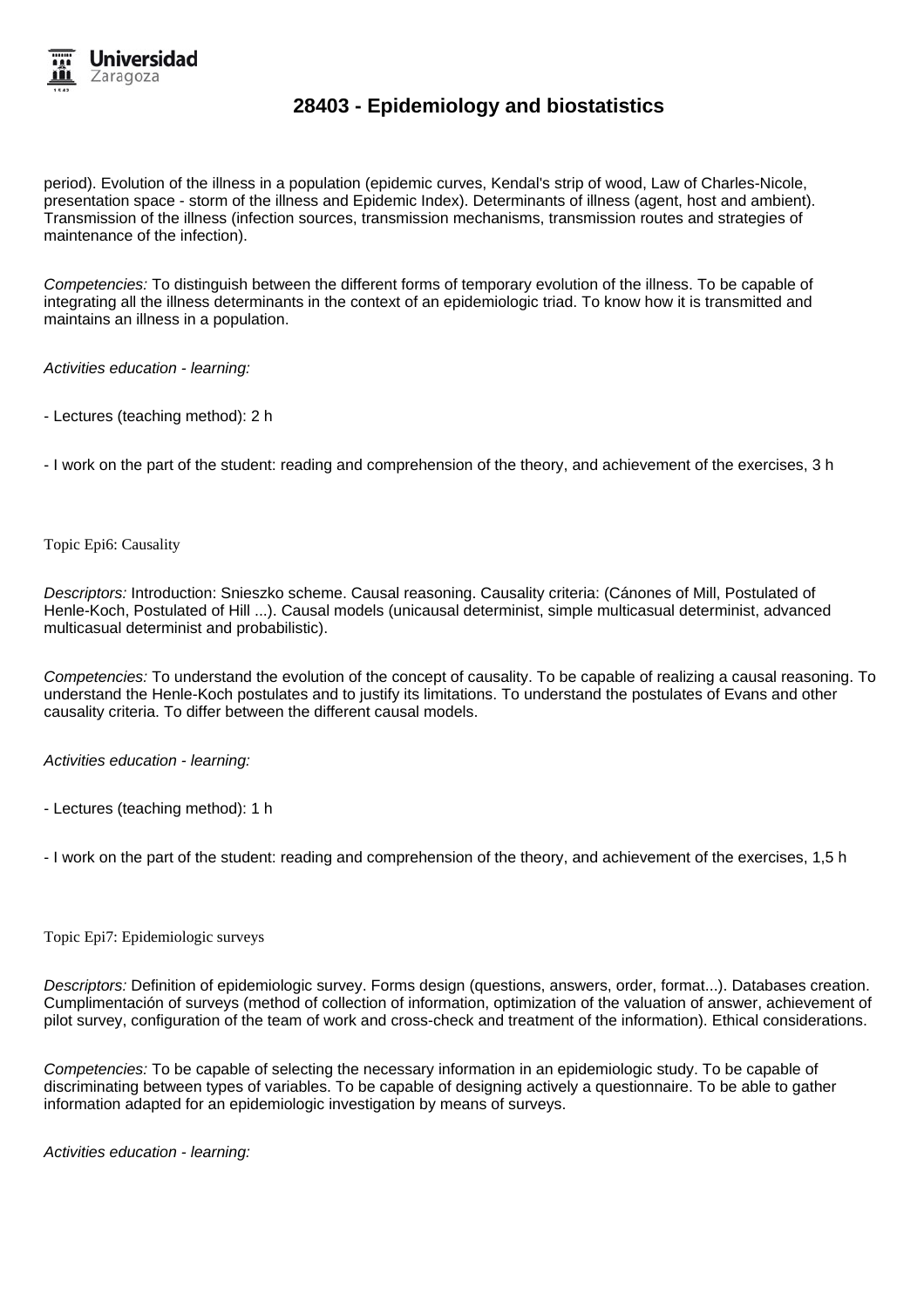

- Lectures (teaching method): 2 h

- I work on the part of the student: reading and comprehension of the theory, and achievement of the exercises, 3 h

Topic Epi8: Design of epidemiologic studies

Descriptors: Criteria of classification of the epidemiologic studies. Experimental studies (groups control, classification and masking): advantages and disadvantages. Observational studies (cross sectional, case-control and cohorts): scheme, advantages and disadvantages. Ecological studies. Sifted population.

Competencies: To differ between studies as the criteria of classification. To raise the different types of studies as the looked targets.

Activities education - learning:

- Lectures (teaching method): 2 h

- I work on the part of the student: reading and comprehension of the theory, and achievement of the exercises, 3 h

Topic Epi9: Cross-sectional observational studies

Descriptors: Basic concepts. Reasons (index, proportion and valuation). Definition of case and population in risk. Transverse measurements: morbidity or predominance, mortality and case fatality rate. Factors that influence the calculation: diagnostic reliability and size of sample. Raw values Specific vs: Valuations standardization

Competencies: To differ between valuation and proportion. To measure the illness in a moment of certain time. To minimize the influence of variables of confusion on having measured the illness

Activities education - learning:

- Lectures (teaching method): 2 h

- I work on the part of the student: reading and comprehension of the theory, and achievement of the exercises, 3 h

Topic Epi10: Llongitudinal obsevational studies

Descriptors: Longitudinal measurement of the illness: Predominance (Punctual Predominance and Period of Predominance) and Incidences (Piled up Incidence and Valuation of Incidence). Relations between appreciative.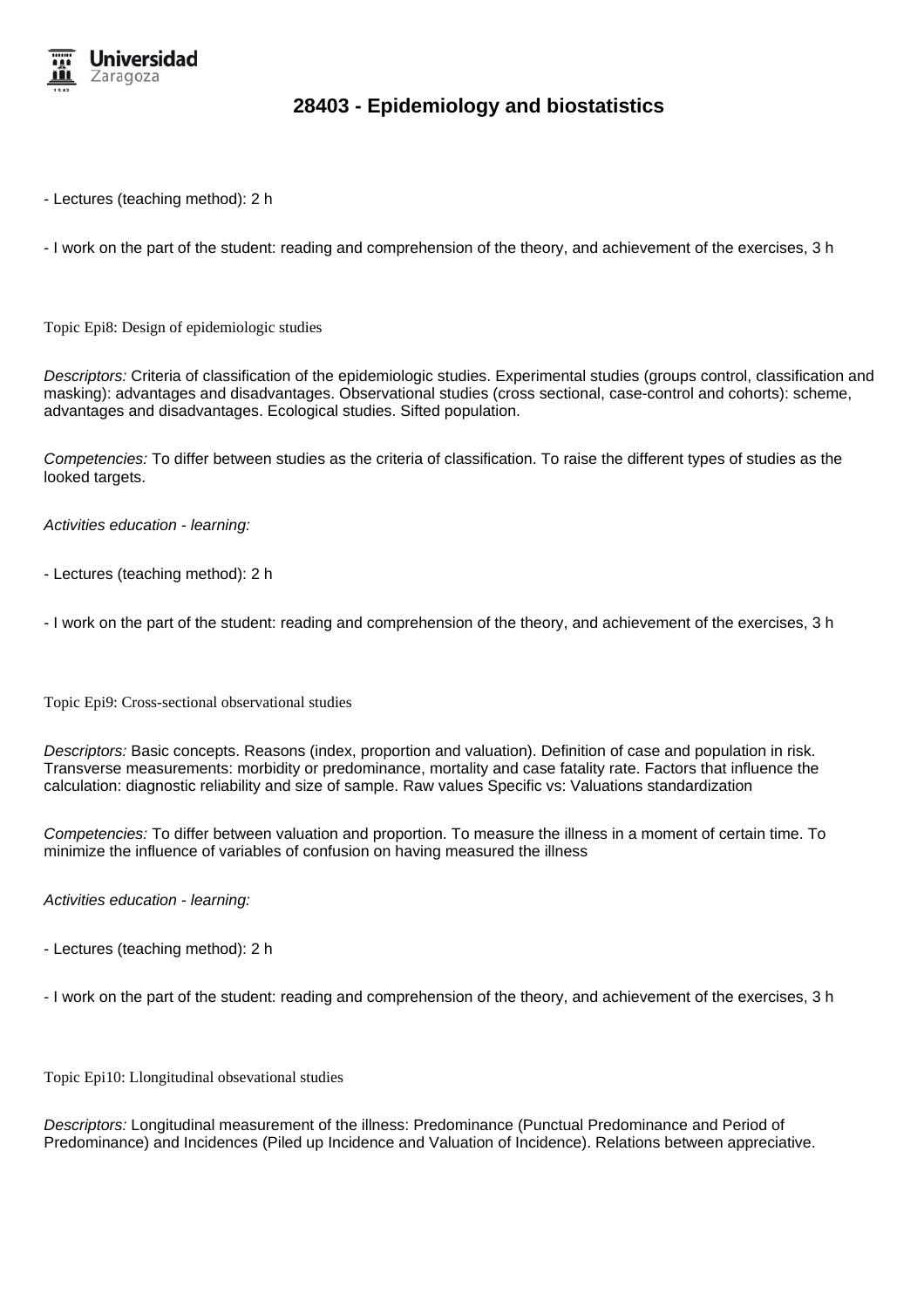

Competencies: To quantify the illness and its evolution throughout a period of time.

Activities education - learning:

- Lectures (teaching method): 2 h

- I work on the part of the student: reading and comprehension of the theory, and achievement of the exercises, 3 h

Topic Epi11: Estimation of the risk

Descriptors: Calculation and selection of appreciative of risk (Reason of Predominance, Odds Ratio and Relative Risk). Calculation of intervals of confidence. Interpretation of the risk. Appreciative others of effect (Attributable Risk, Fraction etiológica, Attributable Risk of the Population and Fraction etiológica of the Population).

Competencies: To select the appreciative one of risk most adapted to every type of study. To calculate the most suitable risk appreciative ones and to interpret the risk according to the type of study, appreciative selected and its confidence interval. To know appreciative others of interest related to the risk.

Activities education - learning:

- Lectures (teaching method): 2 h

- I work on the part of the student: reading and comprehension of the theory, and achievement of the exercises, 3 h

Topic Epi12: Decision theory

Descriptors: Decision under certainty (Mathematical Programming). Decision under risk: With experimentation (statistical inference) and without experimentation (bayesian probability): Awaited utility. Causes of illogical decisions. Necessary number to Harm. Decision under suspense (Theory of Games)

Competencies: To understand the different possible situations on having taken a decision. To apply the rules of decision bayesiana using epidemiologic results

Activities education - learning:

- Lectures (teaching method): 2 h

- I work on the part of the student: reading and comprehension of the theory, and achievement of the exercises, 3 h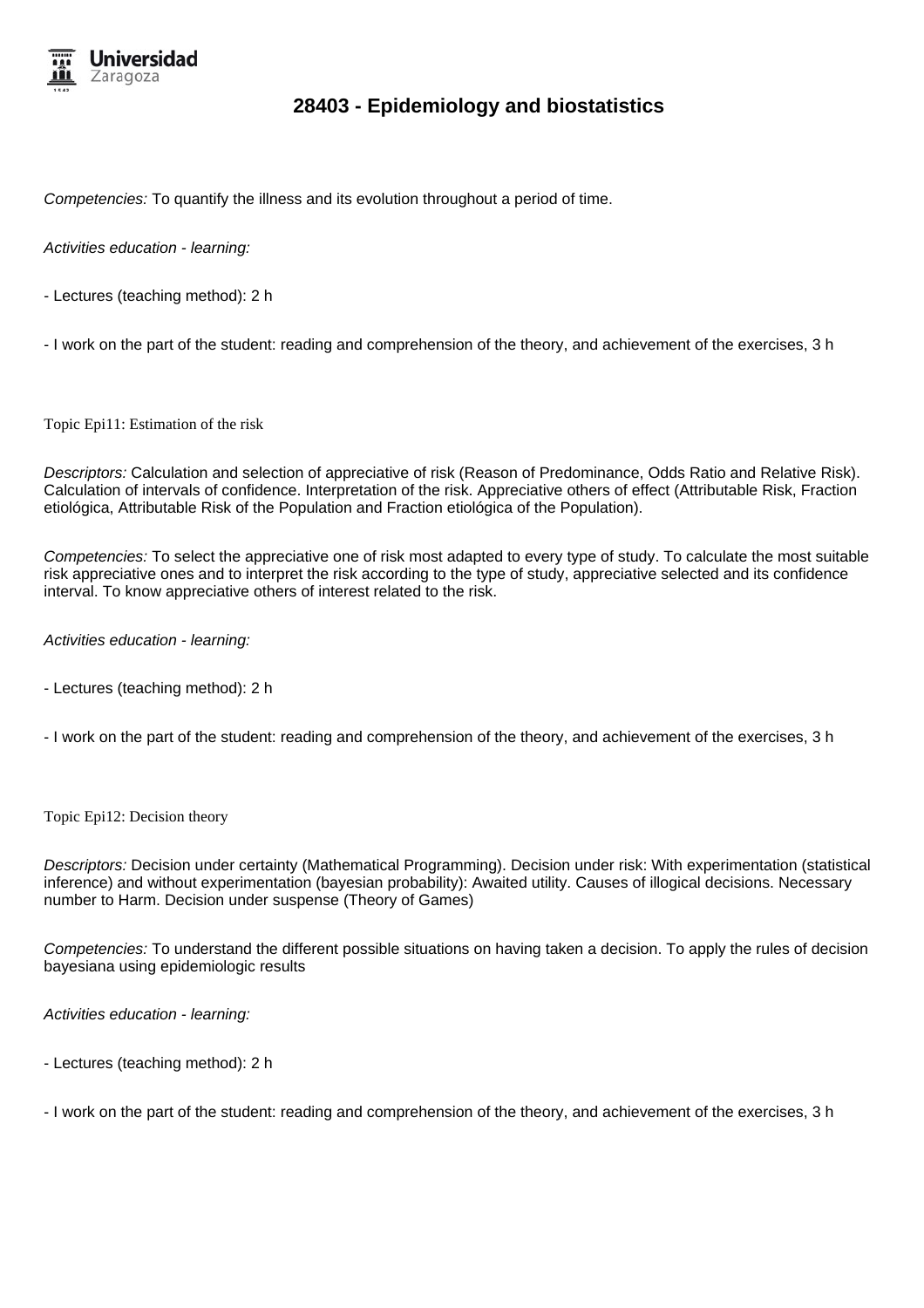

#### THEORETICAL TOPICS OF BIOSTATISTICS

Topic BS1: Probability distributions

Descriptors: Probability. Random variable: types and classification. Distribution of probability of a random variable. Discrete and continuous probability distributions in veterinary sciences. Other fundamental distributions in statistical inference.

Competencies: To be able to recognize the more used in veterinary sciences random variables and its probability distributions.

Activities education - learning:

- Lectures (teaching method): 2 h
- Student work: reading and comprehension of the theory, and and problem solving, 3 h

Topic BS2: Conditional probability

Descriptors: Conditional probability. Concept of independence of random variables. Bayes Theorem. Application to the interpretation of a diagnosis.

Competencies: To understand and to apply the concept of conditional probability. To recognize the independence between variables. To apply the Bayes theorem to the solving of real problems.

Activities education - learning:

- Lectures (teaching method): 1 h
- Student work: reading and comprehension of the theory, and problem solving, 1,5 h

Topic BS3: Frequencies

Descriptors: Frequency. Frequency Tables. Frequency tables for grouped and ungrouped data. Graphical Representation of Frequency Distribution.

Competencies: To be able, from a set of information, to obtain the frequency tables that describes the statistical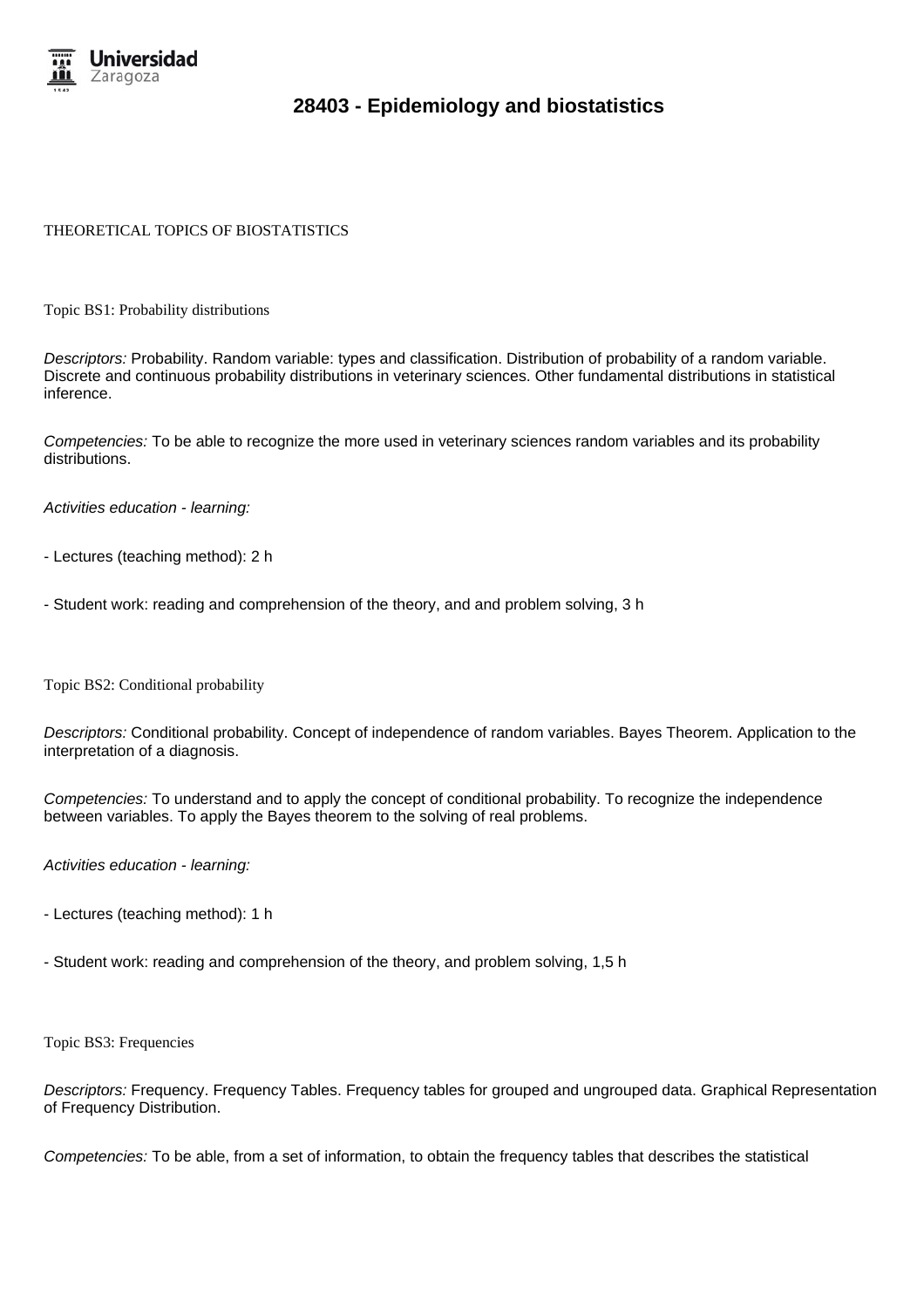

distribution of the data base.

Activities education - learning:

- Lectures (teaching method): 1 h

- Student work: reading and comprehension of the theory, and problem solving, 1,5 h

Topic BS4: Descriptive statistics

Descriptors: Descriptive statistics. Descriptive measures for a sample data. Moments measures (central tendency, variability and shape), and position measures (percentiles).

Competencies: To be able to obtain and to interpret with the suitable computer free software the descriptive measurements of a set of sample data.

Activities education - learning:

- Lectures (teaching method): 1 h

- Student work: reading and comprehension of the theory, and problem solving, 1,5 h

Topic BS5: Statistical inference I: confidence intervals

Descriptors: Definition of statistical inference. Sampling distribution of a given statistic based on a random sample. Obtaining a probability interval from the sampling distribution. Confidence intervals. Calculation of the confidence intervals most representative or used in the veterinary sciences.

Competencies: To be able to obtain and to interpret with the suitable computer free software the confidence intervals to do inferences on the population parameters.

Activities education - learning:

- Lectures (teaching method): 1 h

- Student work: reading and comprehension of the theory, and problem solving, 1,5 h

Topic BS6: Statistical inference II: hypothesis contrast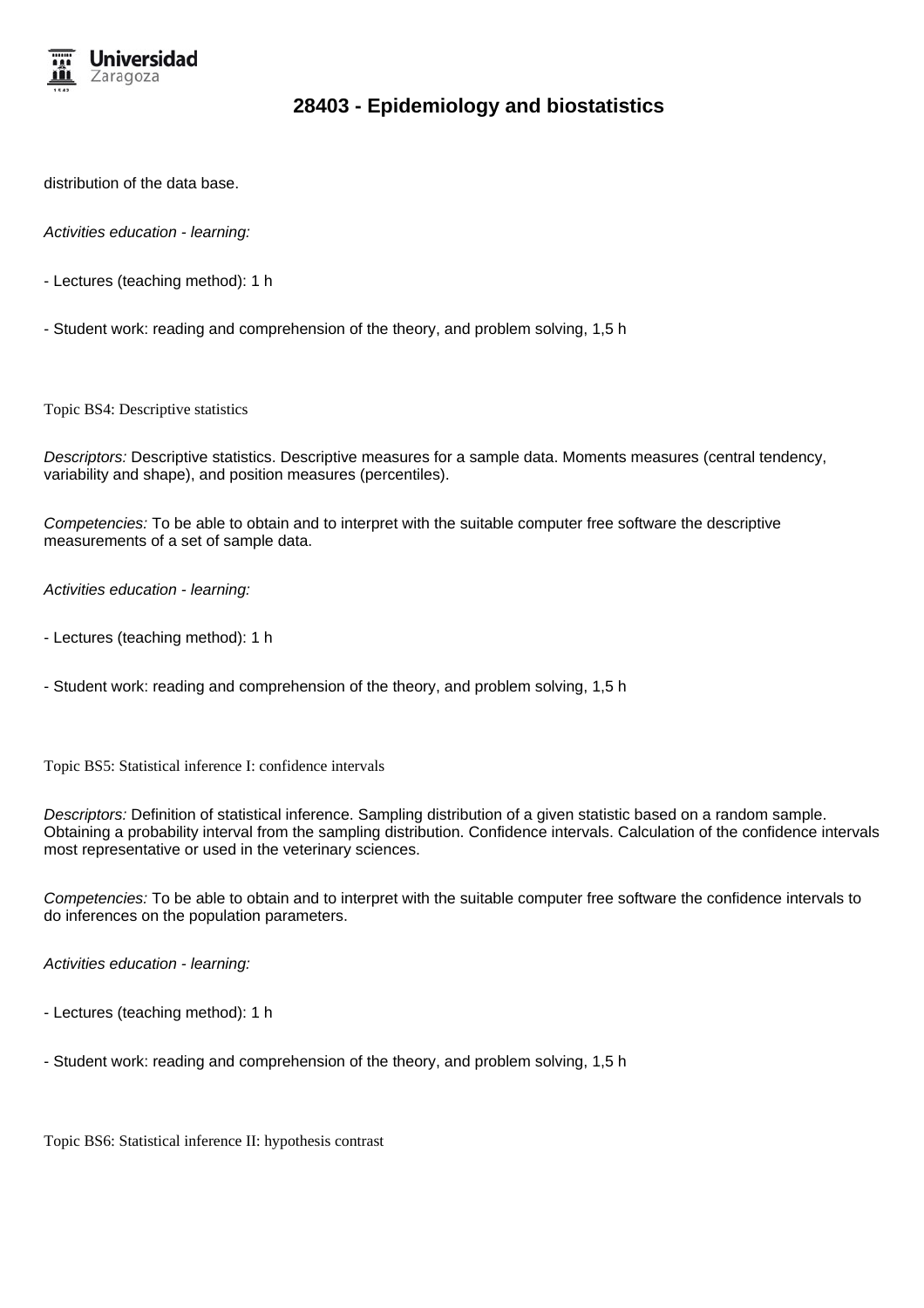

Descriptors: Statistical hypothesis test. Definition of hypothesis test. Basic elements in a Test. Types of errors. The significance level. P-value concept.

Competencies: To understand the concept of statistical hypothesis test as another application of the statistical inference different from the estimation for confidence intervals. To be able of defining the basic hypothesis in the test. To be able to obtain and to explain the conclusion in a hypothesis test.

Activities education - learning:

- Lectures (teaching method): 2 h

- Student work: reading and comprehension of the theory, and problem solving, 3 h

Topic BS7: Statistical inference III: selection of tests of statistical contrast

Descriptors: Selection of the statistical test. Types of hypothesis testing. Parametric and nonparametric tests. The most commonly hypothesis tests used in statistical inference with application to the veterinary sciences.

Competencies: o be able to apply the adequate hypothesis test depending on the null hypothesis.

Activities education - learning:

- Lectures (teaching method): 1 h

- Student work: reading and comprehension of the theory, and problem solving, 1,5 h

Topic BS8: Correlation models and linear regression

Descriptors: Two-dimensional quantitative variables. Concept of linear correlation coefficient. Linear regression model. Linear correlation model. Obtaining the best fit or regression lines. Residual analysis in regression.

Competencies: To understand the concept of linear relation between two quantitative random variables. To distinguish between the correlation and the regression. To be able to calculate the correlation coefficient and the regression lines. To understand the analysis of the residuals.

Activities education - learning:

- Lectures (teaching method): 1 h

- Student work: reading and comprehension of the theory, and problem solving, 1,5 h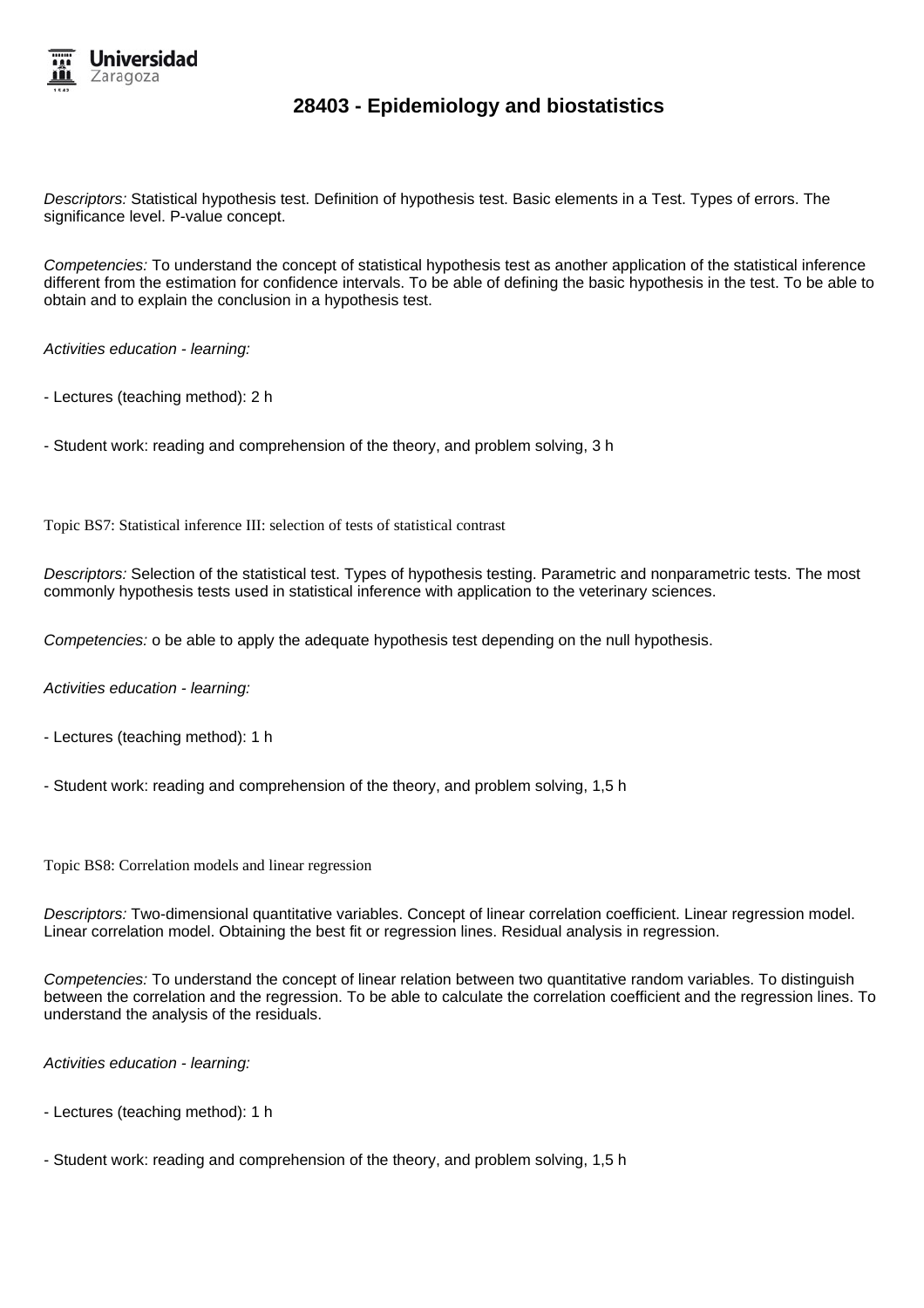

Seminar BS prob: Problems of probability

Descriptors: To solve problems related with topics BS1, BS2, BS3 y BS4.

Competencies: To apply concepts included in topics BS1, BS2, BS3 y BS4.

Activities education - learning:

- Practical seminar: 1 h

- Student work: to solve problems in classroom, 1,5 h

Seminar BS\_inf: Problems of statistical inference

Descriptors: To solve problems related with topics BS5, BS6 y BS7.

Competencies: To apply concepts included in topics BS5, BS6 y BS7.

Activities education - learning:

- Practical seminar: 1 h

- Student work: to solve problems in classroom, 1,5 h

#### PRACTICES OF EPIDEMIOLOGY

Practice Epi1: Diagnostic tests

Descriptors and competencies: The correspondents to the topic Epi3.

Activities education - learning:

- Practical classes: 2 h

- I work on the part of the student: revision of theoretical concepts and review of the exercises 1 h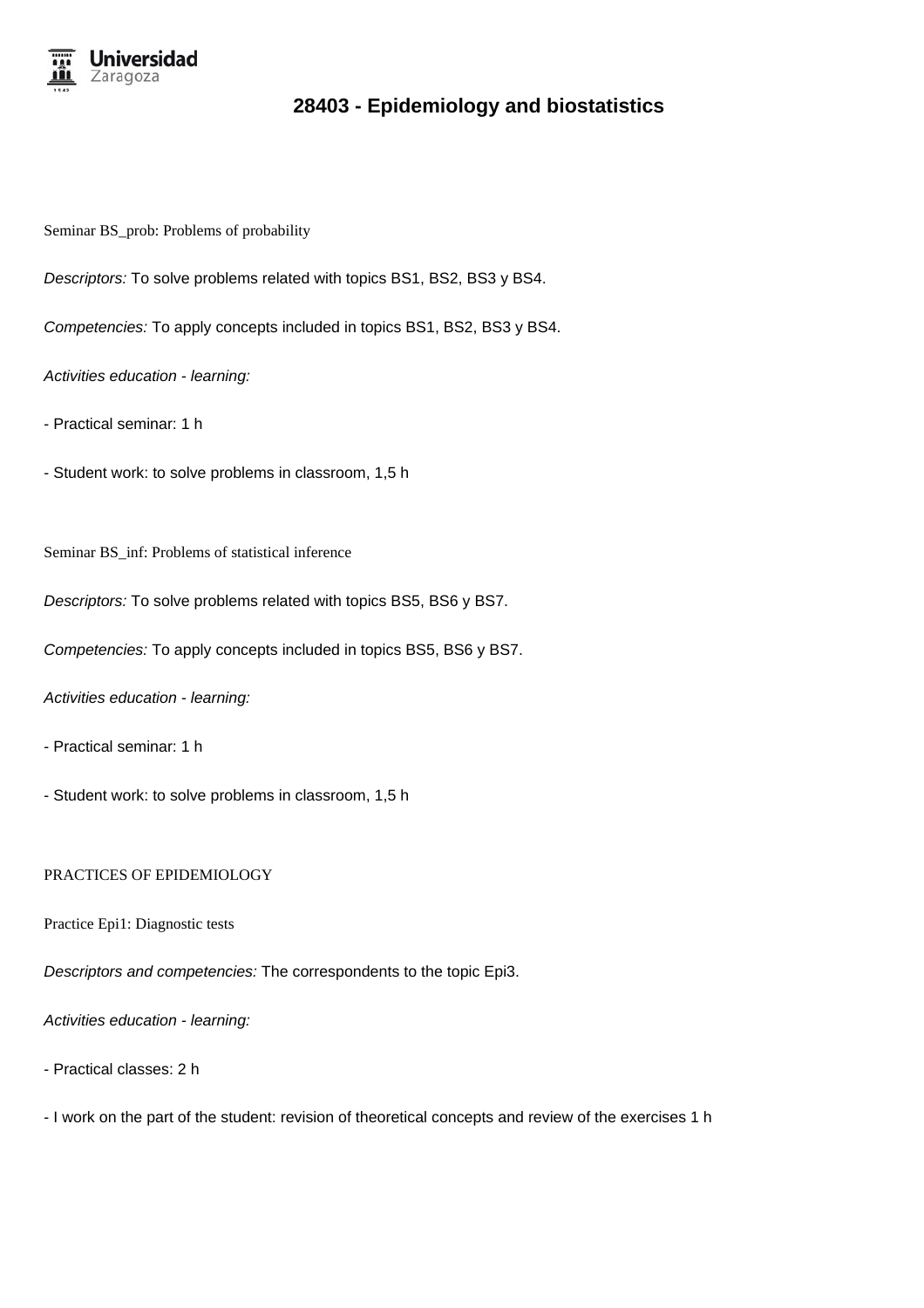

Practice Epi2: Calculation of the size of sample

Descriptors and competencies: The correspondents to the topic Epi4.

Activities education - learning:

- Practical classes: 1,5 h

- I work on the part of the student: revision of theoretical concepts and review of the exercises 1 h

Practice Epi3: Stratified results. Average values and differences between proportions

Descriptors and competencies: he correspondents to the topics Epi4, Epi9 and BS7.

Activities education - learning:

- Practical classes: 1,5 h

- I work on the part of the student: revision of theoretical concepts and review of the exercises 1 h

Practice Epi4: Transverse illness measurements

Descriptors and competencies: The correspondents to the topics Epi4 and Epi9.

Activities education - learning:

- Practical classes: 2 h

- I work on the part of the student: revision of theoretical concepts and review of the exercises 1 h

Practice Epi5: Longitudinal illness measurements

Descriptors and competencies: The correspondents to the topics Epi4 and Epi10.

Activities education - learning: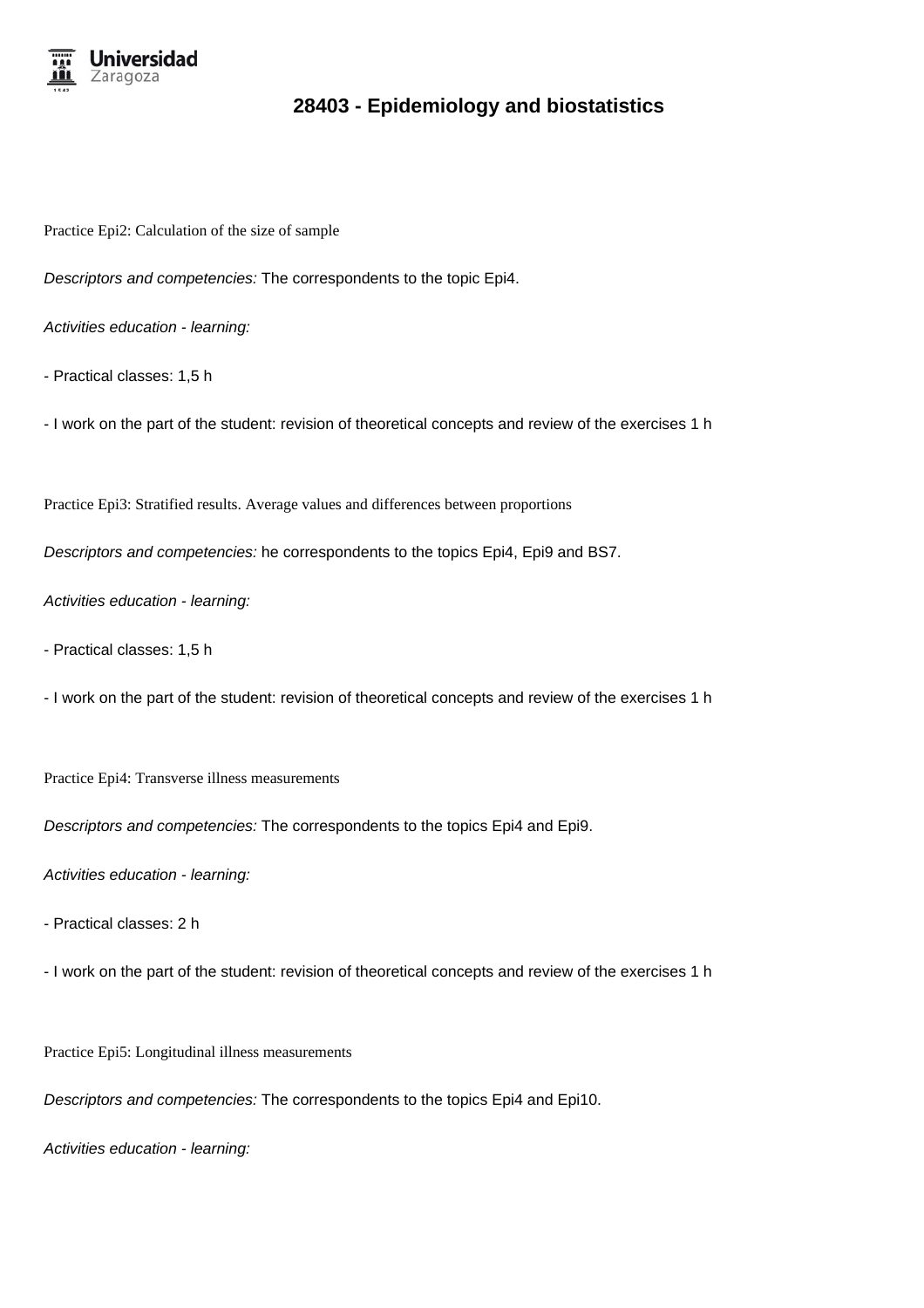

- Practical classes: 1,5 h

- I work on the part of the student: revision of theoretical concepts and review of the exercises 1 h

Practice Epi6: Estimation of the risk

Descriptors and competencies: The correspondents to the topics Epi4 and Epi11.

Activities education - learning:

- Practical classes: 2 h

- I work on the part of the student: revision of theoretical concepts and review of the exercises 1 h

#### **Epidemiologic study**

Descriptors and competencies: The correspondents to all the realized topics of the subject of form integrated across the resolution of an epidemiologic and statistical study of an animal population

Activities education - learning:

- Lectures (teaching method): 5,5 h (the first meeting of 2,5 h and the second meeting of 3 h)

- I work on the part of the student: reading and comprehension of the theory, and achievement of the exercises, 2 h

PRACTICES OF BIOSTATISTICS

Practice BS1: Probability distributions

Descriptors and competencies: The corresponding to the topics BS1, BS2 and BS3.

Activities education - learning:

- Practical classes: 2 h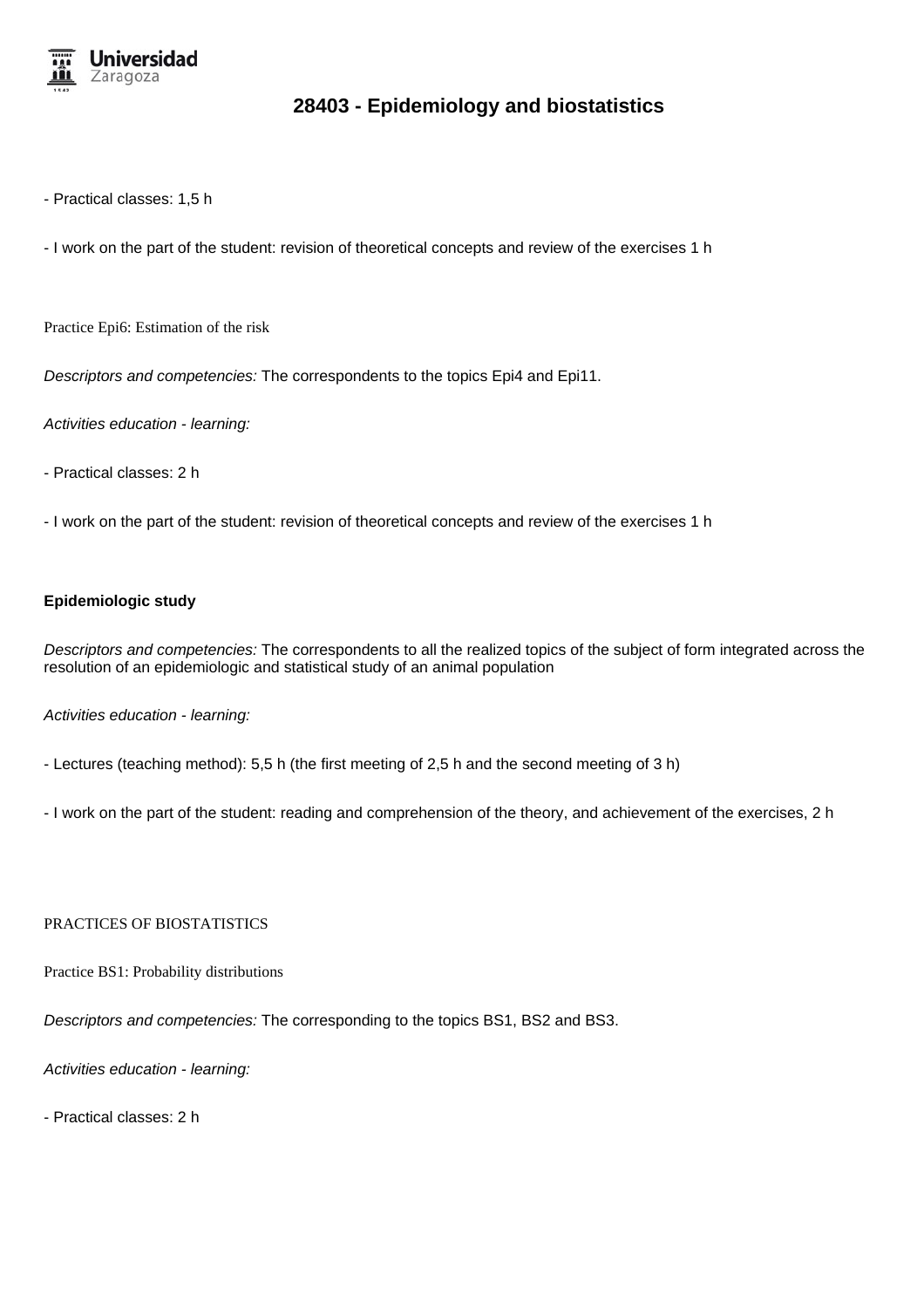

- I work on the part of the student: revision of theoretical concepts and review of the exercises 1 h

- Student work: reviewing of the theorical concepts associated to the topics, 1h.

Practice BS2: Descriptive statistics

Descriptors and competencies: The corresponding to the topics BS4 and BS5.

Activities education - learning:

- Practical classes: 2 h

- Student work: reviewing of the theorical concepts associated to the topics, 1h.

Practice BS3: Introduction to the Statistical inference

Descriptors and competencies: The corresponding to the topics BS6 and BS7.

Activities education - learning:

- Practical classes: 2 h

- Student work: reviewing of the theorical concepts associated to the topics, 1h.

Practice BS4: Correlation analysis. Simple Linear Regression

Descriptors and competencies: The corresponding to the topic BS8.

Activities education - learning:

- Practical classes: 2 h
- Student work: reviewing of the theorical concepts associated to the topics, 1h.

#### **Summary of the activities of education - learning**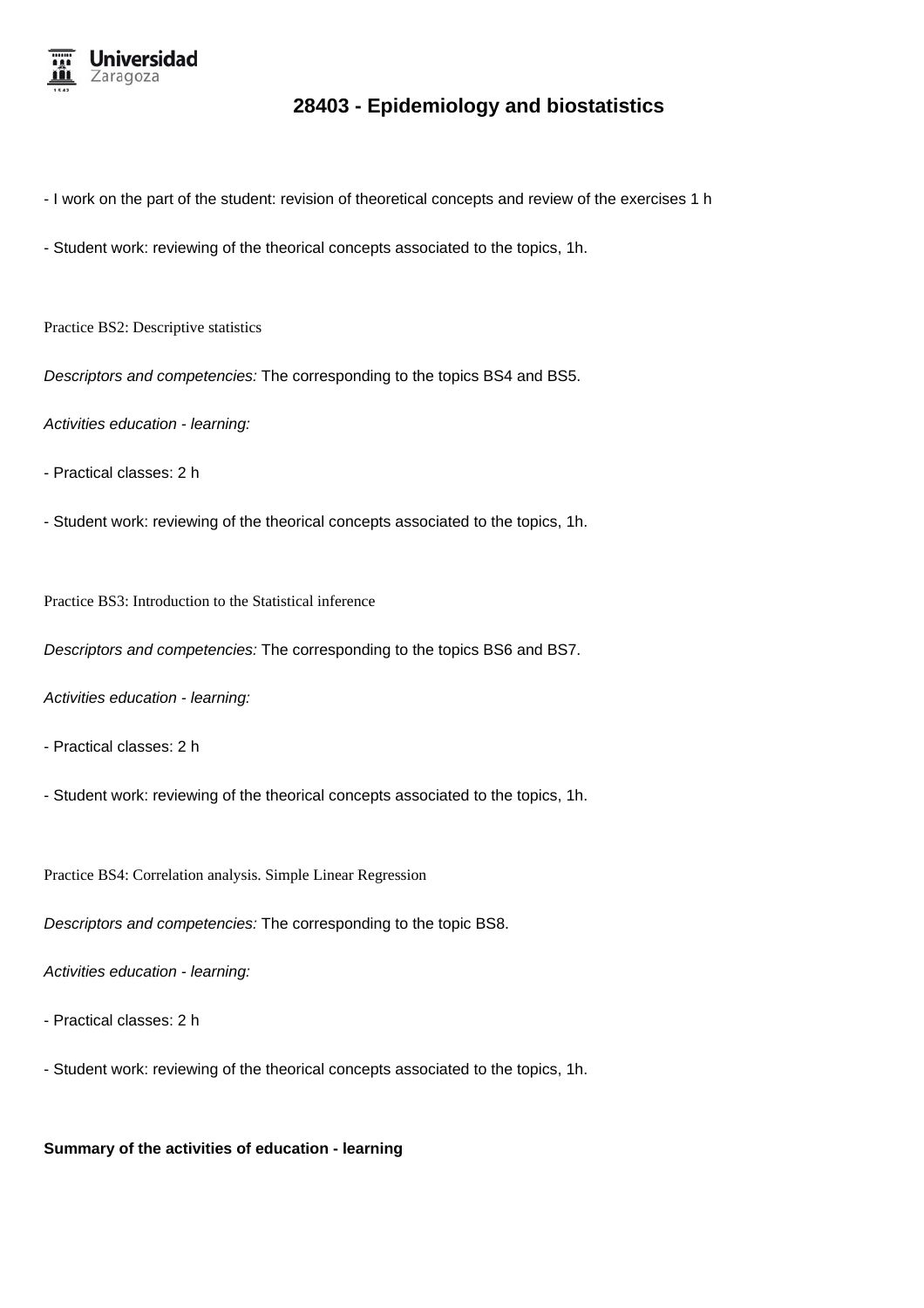

| <b>Activity</b>       | <b>Presential</b> | <b>Factor</b> | <b>Autonomous work</b> | <b>Total</b>   |
|-----------------------|-------------------|---------------|------------------------|----------------|
|                       | <b>Hours</b>      |               | /No Attend             |                |
| Classes of theory     | 34                | 1,5           | 51                     | 84             |
| Seminars and problems | $\overline{2}$    | 1,5           | $\overline{4}$         | 6              |
| Practices             | 24                | 0,5           | 12                     | 36             |
| Practical work        |                   |               | 15                     | 15             |
| Tutorships            |                   |               | $\sqrt{5}$             | $\sqrt{5}$     |
| Examinations          |                   |               | $\overline{4}$         | $\overline{4}$ |
| <b>Total</b>          | 60                |               | 90                     | 150            |

### **4.3.Syllabus**

The topics of both matters will be alternated to favor the knowledge integration, and it can change lightly the order depending on the academic calendar in force. All the changes will be notified across the teaching platform of the subject (http://alp4eb.winepi.net).

THEORETICAL TOPICS OF EPIDEMIOLOGY

Topic Epi1: Types of variables and scales of measurement

Topic Epi2: Introduction to the Epidemiology

Topic Epi3: Evaluation of diagnostic tests

Topic Epi4: Sampling

Topic Epi5: Elements of Qualitative Epidemiology

Topic Epi6: Causality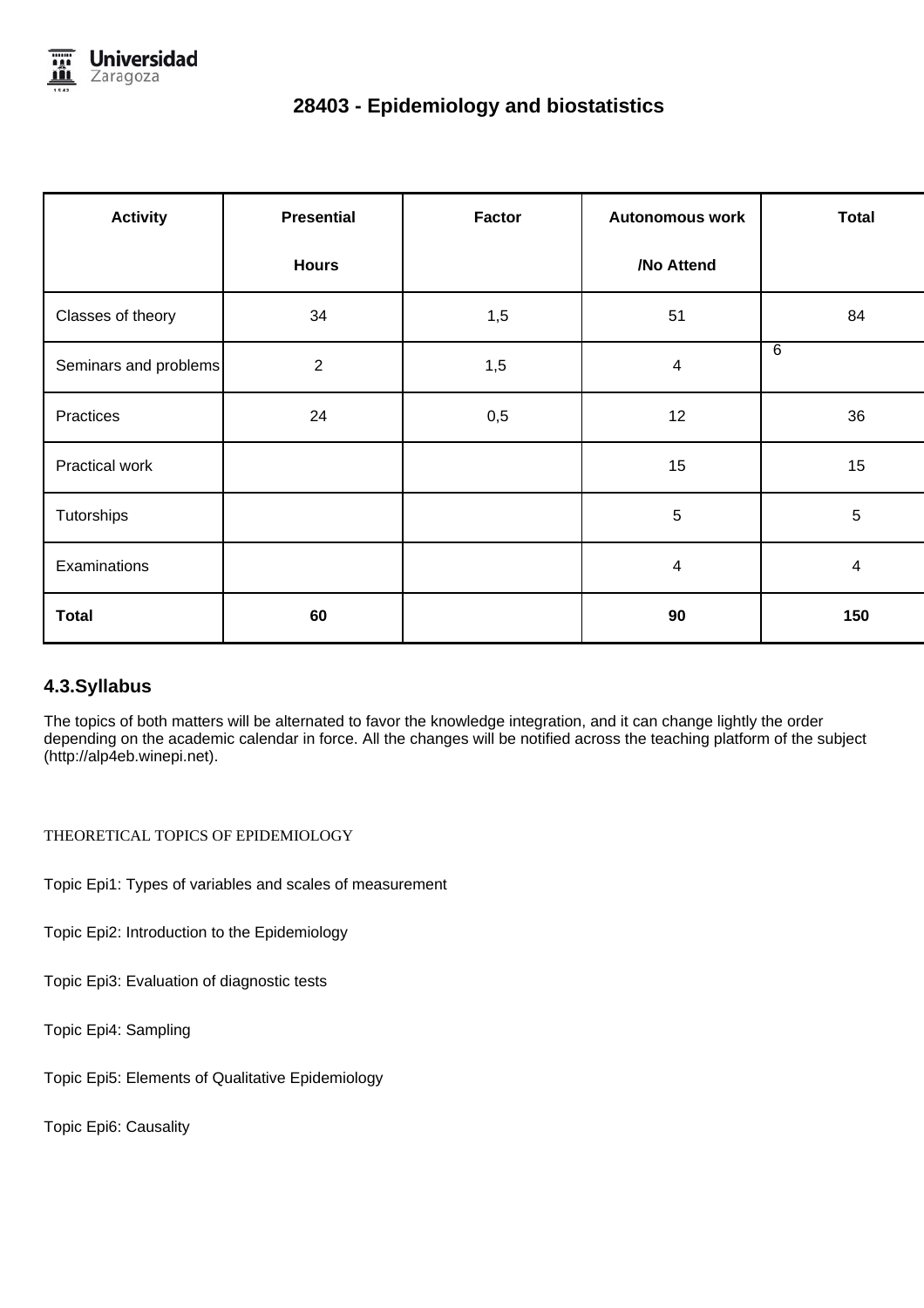

- Topic Epi7: Epidemiologic surveys
- Topic Epi8: Design of epidemiologic studies
- Topic Epi9: Cross-sectional observational studies
- Topic Epi10: Longitudinal observational studies
- Topic Epi11: Estimation of the risk
- Topic Epi12: Decision theory

#### THEORETICAL TOPICS OF BIOSTATISTICS

- Topic BS1: Probability distributions
- Topic BS2: Conditional probability
- Topic BS3: Frequencies
- Topic BS4: Descriptive statistics
- Topic BS5: Statistical inference I: confidence intervals
- Topic BS6: Statistical inference II: hypothesis contrast
- Topic BS7: Statistical inference III: selection of tests of statistical contrast
- Topic BS8: Models of interrelation and linear retrogression
- Seminar BS\_prob: Problems of probability
- Seminar BS\_inf: Problems of statistical inference

#### PRACTICES OF EPIDEMIOLOGY

Practice Epi1: Diagnostic tests